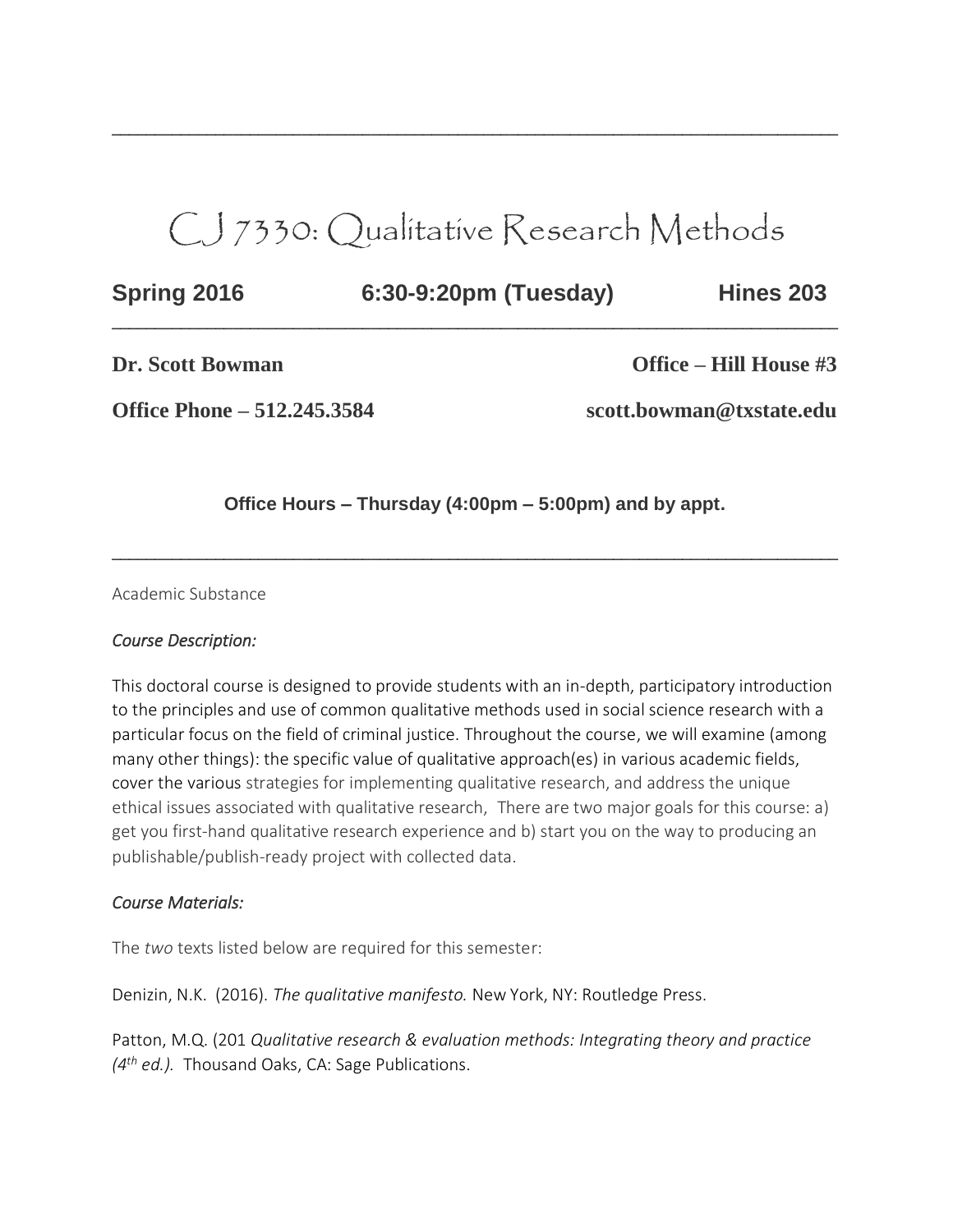The texts are available for purchase at the Texas State Bookstore. *You are also responsible for additional information poseted to TRACS.*

#### *Grading:*

- a) There will be a completed IRB submission for your project.
- b) There will be a research proposal completed for the research project that you will be conducting. It will include introduction, literature review, and methodology sections.
- c) There will be four assignments that are designed to demonstrate your basic ability of constructing the various aspects of qualitative research. While the final project will be group designed, these assignments will be completed individually.
- d) You will be required to provide a detailed ("Track Changes") peer-review of each other's work. You will provide both grammatical and substantive feedback to him/her.
- e) You will turn in your qualitative notes, memos, and data for review at the end of the semester.

#### Grades: Total

| Four Assignments @ 25 points   | 100 |
|--------------------------------|-----|
| "Research Proposal"            | 100 |
| Data Collection                | 50  |
| Qualitative Notes, Memos, etc. | 50  |
| Total                          |     |

## *Grading Scale*

*300 – 270 -- A*

 $269 - 240 - B$ 

*239 and below -- C*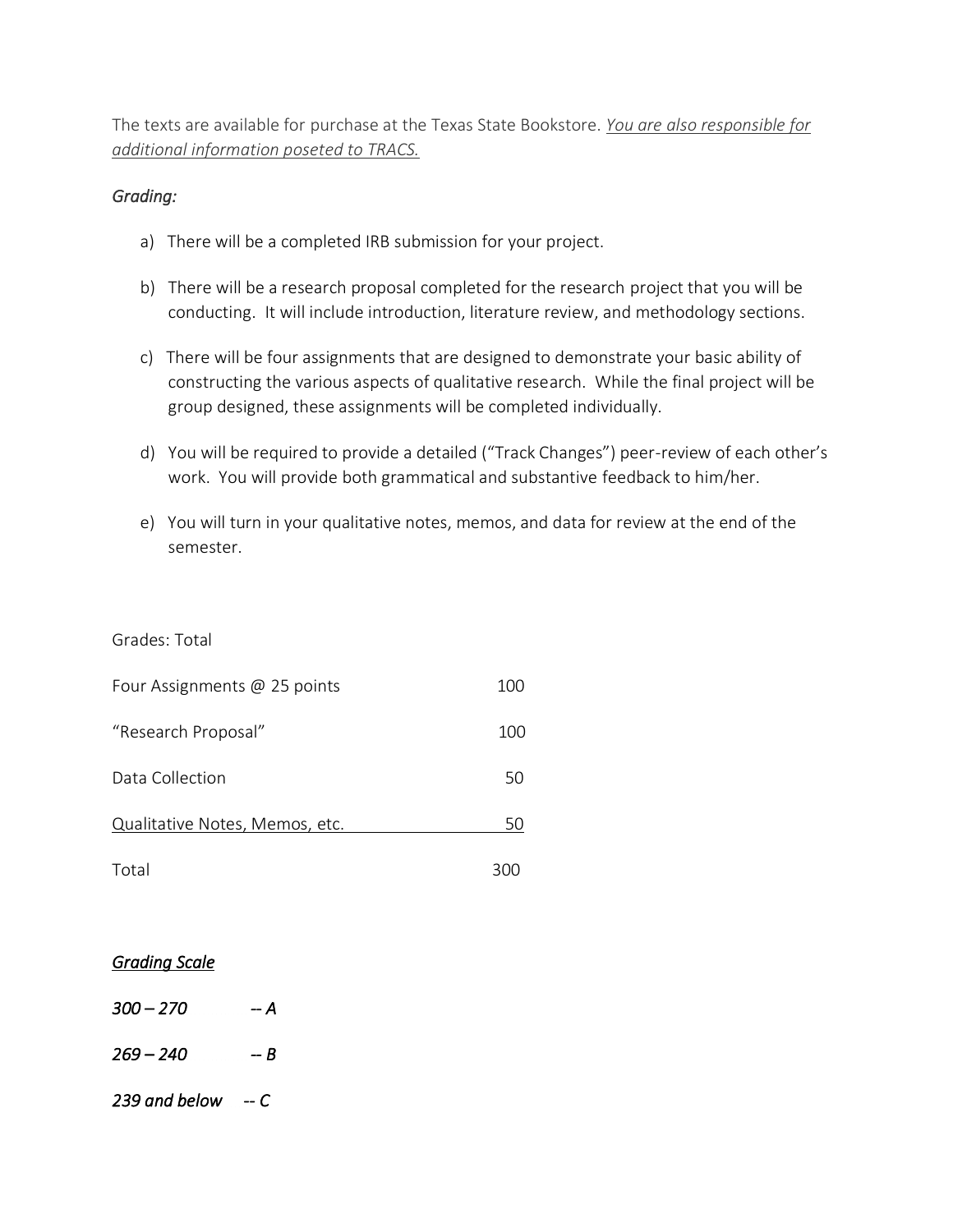# (*RECEIVING A "C" IS CONSIDERED FAILING THIS COURSE*)

# Grade disputes must be submitted in writing one week after the grade is given, with clear and substantial reasons for changing the grade.

Written and Oral communication will be evaluated in the following way:

A: Outstanding. Superior. Written work is presented at the college level, using standard English and an acceptable style guide. Meets all course expectations promptly. Shows clear grasp of concepts and participates regularly and enthusiastically in class and group discussions.

B: Very Good. Clearly above average. Written work is presented at the college level using standard English and an acceptable style guide with only few minor flaws. Meets course expectations promptly. Shows adequate grasp of concepts and participates regularly and enthusiastically in class and group discussions .

C: Below expectations. Writing is marred by major mechanical problems. Does not meet course expectations promptly. Fails to participate regularly in class and group discussion .

Disability Statement: In accordance with university policy and federal law, reasonable and appropriate accommodations will be made for qualified students with disabilities. Students with disabilities are asked to contact the Office of Disabilities Services who will then coordinate any necessary accommodations.

## Classroom Management Issues

Texas State University Honor Code: All students taking classes in Criminal Justice must subscribe to the Texas State University Honor Code (UPPS 07.10.01). Failure to adhere to any component of the honor code entails consequences ranging from serious (e.g., unexcused absences, 0 points assigned for exam grades, etc.) to severe (a course grade of "F" or even dismissal from the university).

Laptop computers, cell phones & pager policy: Laptop computers are allowed in class for the purpose of taking class notes and/or accessing class powerpoints only. Emailing or accessing the internet is not allowed during class. Cell phones and pagers are permitted in class provided that they are switched to vibrate mode only (no ringing). Although no calls (either outgoing or incoming) are permitted during class time, I understand that there are times when you will need to take telephone calls during class. Feel free to excuse yourself during class. However, ringing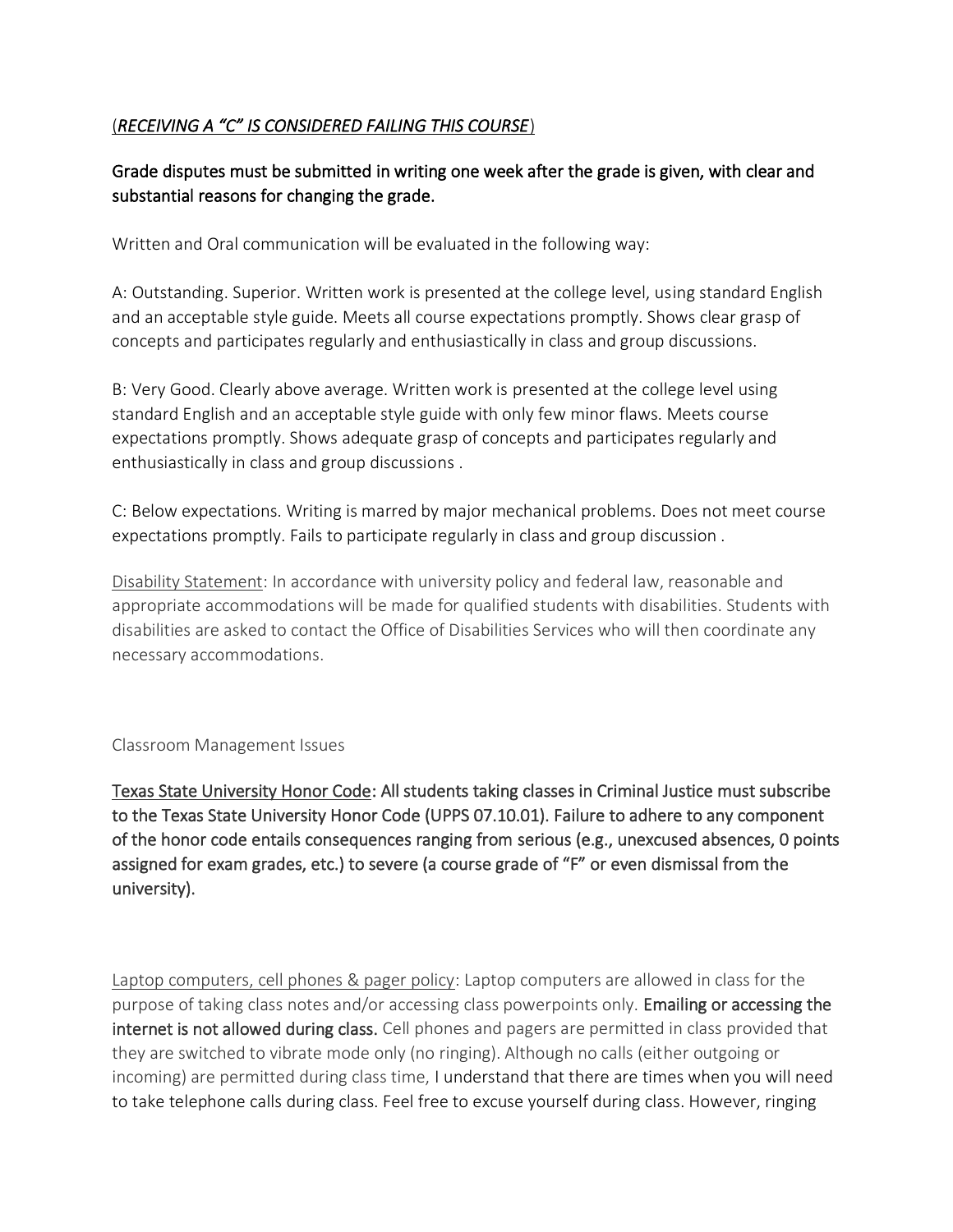phones and pagers are a distraction to both the lecture and to your classmates. In addition, texting is not allowed during class time (either reading or sending messages) at any time. Students detected using cell phones (checking messages, talking, or texting) will be asked to leave the class. The use of cell phones or laptop computers during video presentations is not permitted.

## TRACS:

This is Texas State's on-line source for class information. In addition to the above texts, students should have an email account and be able to access TRACS. For example, I will post additional information on assignments, general information, website links for class, and readings. You can also check your grades throughout the semester. For help with your email account or computer questions, please speak to me via telephone, e-mail or office hours.

Attendance: You are all adults in a doctoral-level course. One unexcused absence is acceptable (although it is neither expected nor encouraged). *A third unexcused absence will result in a full grade deduction.* There will be no make-ups for work (in and out of class), with the exception of either a documented medical excuse, documented family emergency, or contacting me prior to the absence. \*.

*Plagiarism: My sincere hope and expectation is that this would not be an issue at this level. Quoted and paraphrased passages must be cited appropriately in your written work. Copying sentences or whole sections of another's work from web sites or other materials is considered plagiarism and will be grounds for disciplinary action, if not dismissal, from the university. This is not limited to research papers – this is also relevant in the presentation of anything in need of proper citations.* 

*Also, and along these lines, please make sure to familiarize yourself with the Academic Integrity Policy as outlined in the most current Texas State Student Handbook. This policy deals not only with issues such as plagiarism and other behaviors considered to be violations of academic integrity, but also provides guidelines regarding the various sanctions that accompany these types of actions.*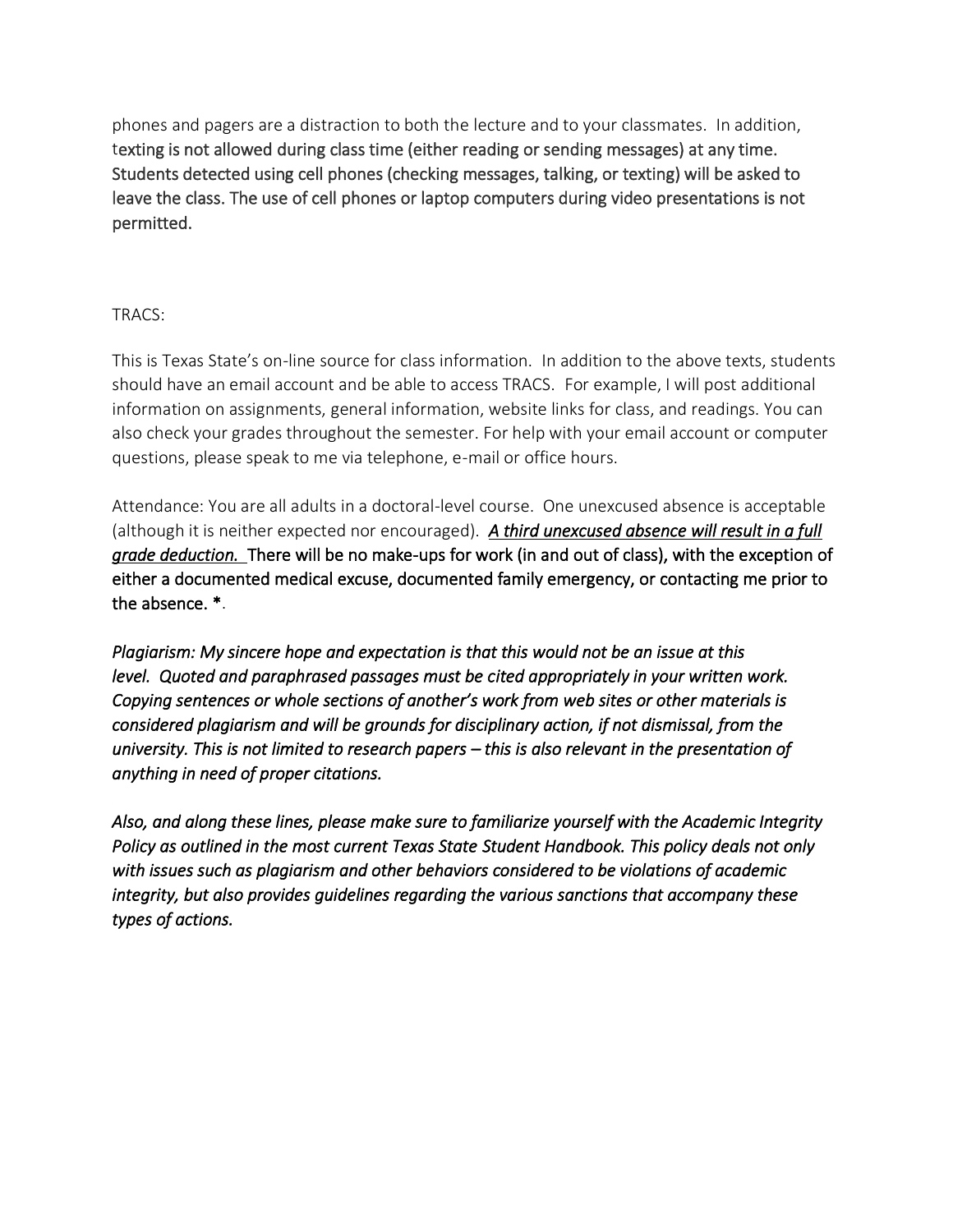#### Semester Course Outline

*Each week will have additional readings posted to TRACS – These are the book readings.* 

## Week 1 (Jan  $16<sup>th</sup>$ )

Syllabus, general discussion, and intro to Qualitative Research

## Week 2 (Jan 23<sup>rd</sup>) – Why Qualitative? & Qualitative Conceptualization

Chapter 1 & 2 – Denzin

Chapter 1 – Patton

Jan 23<sup>rd</sup> Readings in TRACS

## Week 3 (Jan 30<sup>th</sup>) – Qualitative Design (and Proposal)

Chapter 2, 3,  $& 4 -$  Patton

Chapter 3 & 6 - Denzin

#### Week 4 (Feb 6 th) – Self-Reflexivity

Chapter 7 & 8 – Denzin

Chapter 5 - Patton

Feb 6<sup>th</sup> Readings in TRACS

## Week 5 (Feb 13<sup>th</sup>) – Qualitative Ethics

Chapter 5 – Denzin

Feb 13<sup>th</sup> Readings in TRACS

#### Week 6 (Feb 20<sup>th</sup>) – Field Research

Chapter 6 – Patton

Feb 20<sup>th</sup> Readings in TRACS

# Week 7 (Feb 27th) – Field Research (assignment discussion)